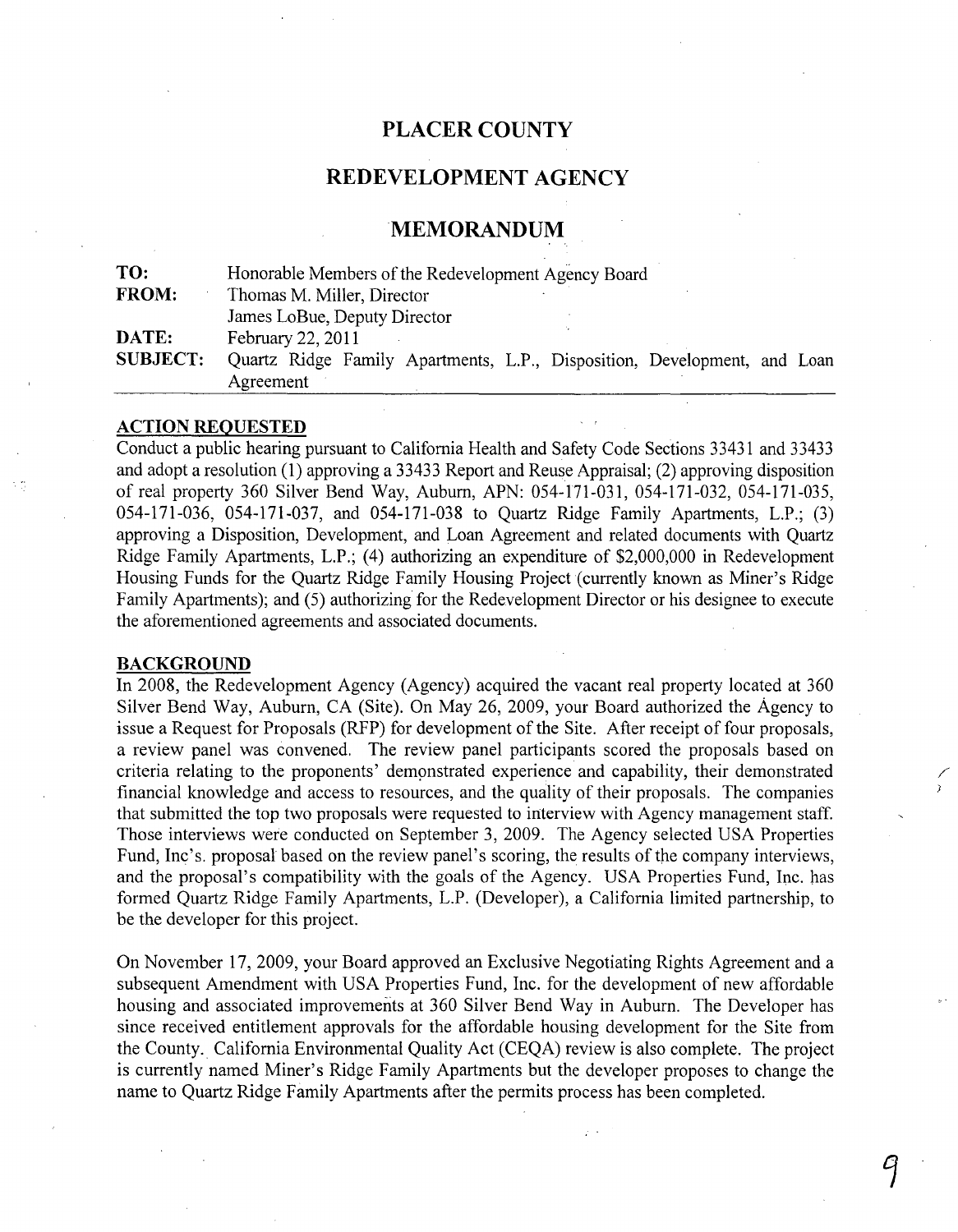The Developer is proceeding to apply for Federal Low-Income Housing Tax Credits (Tax Credits) through the State of California Tax Credit Allocation Committee for the Quartz Ridge Family Apartments development. Tax Credits were created by the Tax Reform Act of 1986 as a method of funding housing affordable to low-income households. They are used to leverage private capital and typically finance the bulk of construction costs. The next Tax Credits funding application deadline is March 2011.

In order to qualify for the Tax Credits, the project must have an approved Disposition, Development, and Loan Agreement (DDA) or comparable financing and property disposition commitments. The proposed DDA outlines pledges by the Agency to provide land, funding, and technical assistance for the project. It also details the Developer's obligations to design, build, manage, and maintain the development.

#### **Development Description**

The proposed development consists of 64 units, 31 of which will be affordable to low- and very low-income residents and one manager's unit. Although the Agency has restricted 31 units at rents affordable to residents at or below 80% of the Area Median Income (AMI), the Developer has indicated that it intends to restrict the other units at affordable rents to comply with Tax Credit guidelines.

#### **Development Team**

Quartz Ridge Family Apartments, L.P. is the developer for the project. USA Construction Management, Inc. will construct the project and USA Multi-family Management, Inc. will serve as the property manager. USA Properties Fund, Inc. (USA) was founded in 1981 and is led by Geoffrey C. Brown, President. USA has worked with over 21 housing and redevelopment agencies throughout California and Nevada. USA came highly recommended by the three local agencies we contacted as references. USA has developed over 9,000 units of family and senior apartments in over 70 communities in California and Nevada.

#### **Property Manager**

The project will be professionally managed by USA Multi-family Management, Inc. which is a subsidiary of USA Properties Fund, Inc. USA Multi-family Management was created in 1993 and manages over 70 apartment communities.

#### **Tenant Support** Services

USA partners with Riverside Charitable Corporation for tenant support services. LifeSTEPS (Life Skills Training and Education Programs, Inc.) works to strengthen families and communities through education and social service programs.

#### **Financing Plan**

The project's total cost estimate is \$19,263,847. The Tax Credits application requires all other funding commitments to be in place by the application submittal deadline. Implementation of the project will be contingent on the layering and coordination of multiple funding sources. Following is a description of these sources. A project financing Sources and Uses Table is also provided as an attachment.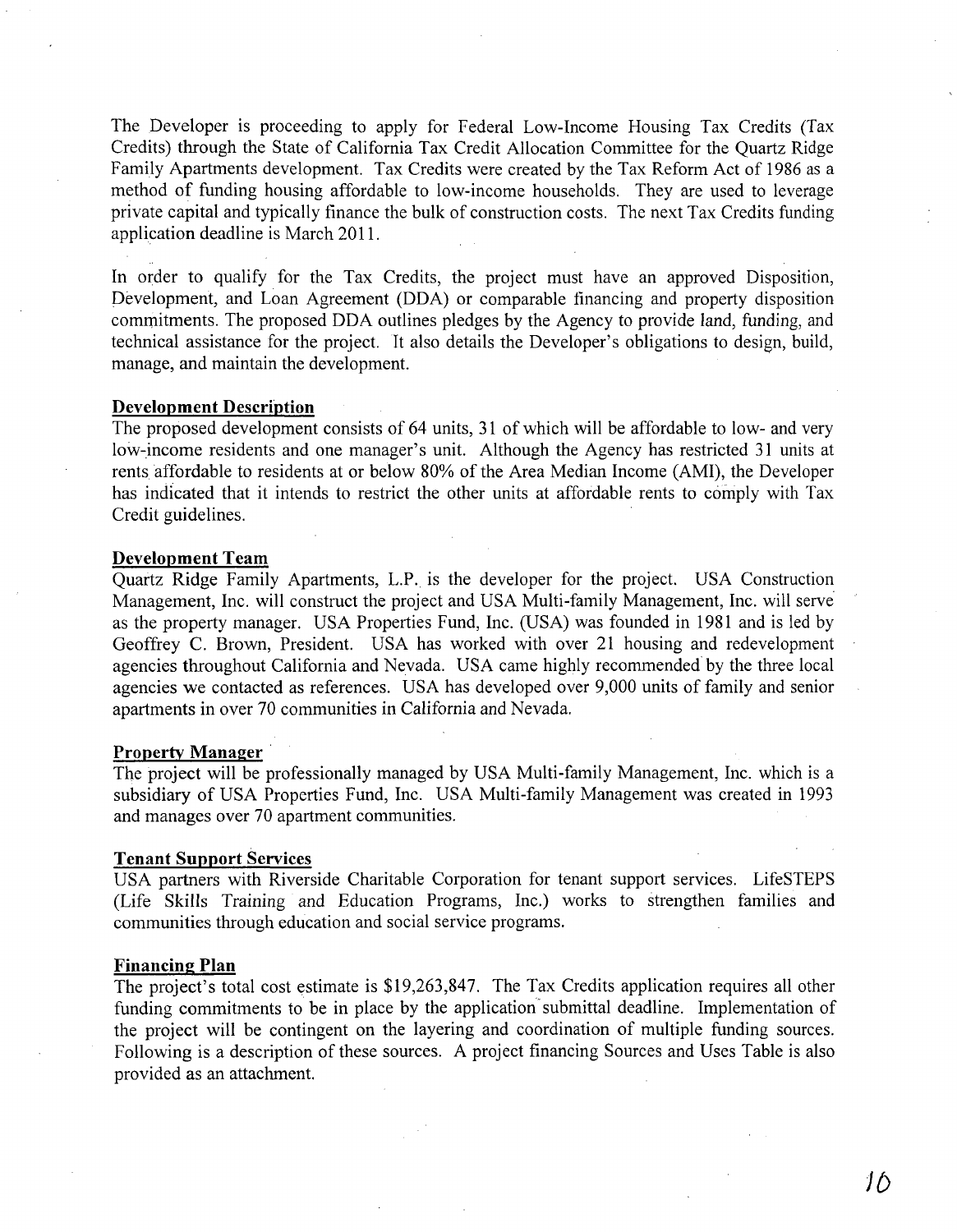#### *Private Loan*

The project financing plan projects a private bank loan of \$1,600,000 to contribute towards the overall development cost. This loan will be serviced with the rent revenue collected from the project. The amount of the loan will be limited because the rents will be required by the Tax Credits funding agreement to be restricted to levels that are affordable to low- and very lowincome residents. .

#### *Deferred Developer Fee*

Tax Credits regulations provide for Tax Credits proceeds to pay a developer fee up to \$1,400,000. This fee is the Developer's entire payment for the project and is split among the managing and limited partners. Tax Credits regulations allow for a higher developer fee to be paid from other sources. The DDA provides for an additional developer fee up to \$600,000. Of the additional fee \$313,271 will be deferred to be paid to the Developer only if the project realizes net savings at the end of construction and/or in annual operation.

#### *Tax Credits Investment*

Tax Credits provide an exemption from Federal income tax for project investors. The financing plan estimates that investors will pay \$14,135,576 to the project to acquire these exemptions. It is the largest single funding source for the project.

#### *Agency Gap Financing* & *Land Loan*

The Agency, with assistance from its development finance consultant Keyser Marston Associates, has engaged in pro forma analysis and financial negotiation with the Developer. At the conclusion of this process the Agency determined that the proposed project has a funding gap of \$2,000,000 after the application of the above described funding sources. The Agency has entered into a predevelopment loan for up to \$350,000 with the Developer. The predevelopment loan amount is included in the \$2,000,000 that is proposed as additional funding for the completion of the· project and will be included in the form of a residual receipts loan to the Developer. The Agency will also provide a loan for the purchase of the property based on its current appraised value of one million, two hundred fifteen thousand dollars (\$1,215,000). The loans will be secured by deeds of trust and regulatory agreements on the property.

#### Disposition, Development, and Loan Agreement

The DDA contains all the terms and conditions relating to the disposition of the property and the design, construction, financing, and operation of the project. It is the legal instrument that governs the relationship between the Agency and Developer until the development is complete.

Basic terms of the DDA stipulate that the Agency will provide to the Developer the property and construction gap financing if, and when, the project has received a Tax Credits award, building permit approvals, full financing, and the project is ready to begin construction. The Developer agrees to comply with the project financing plan and to design, build, and operate the 31 Agency restricted units in accordance with approved entitlement and permit approvals and the financing stipulations of the DDA. In addition, the Developer will continue to manage and operate the housing in good condition for at least 55 years and restrict rents at levels affordable to low- and very low-income residents.

 $\iint$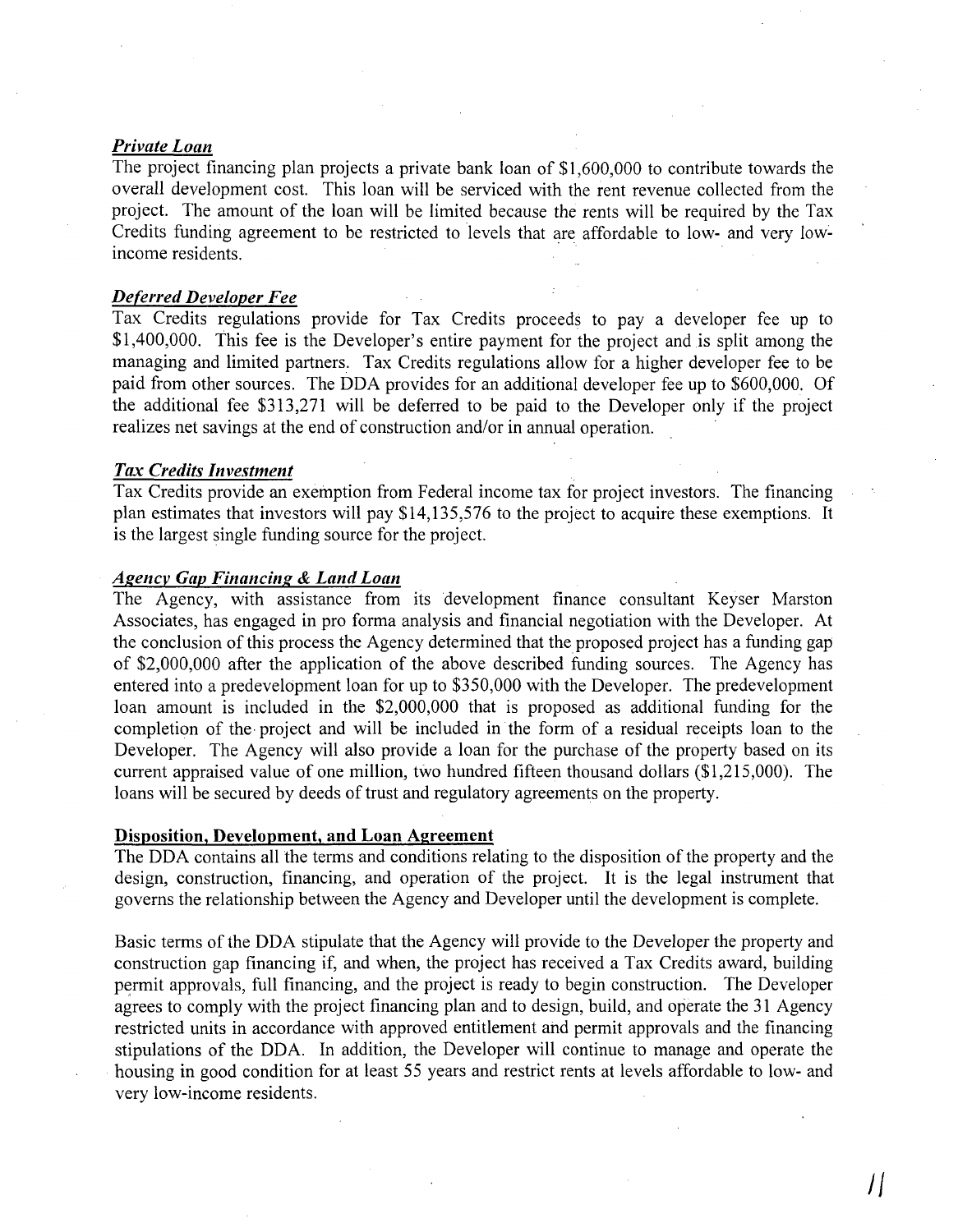### **33433 Report and Reuse Appraisal and Required Findings**

In accordance with California Community Redevelopment Law (CRL), if tax increment revenue is used directly or indirectly to acquire the property that is the subject of the conveyance, section 33433 of the Health and Safety Code requires that a special report be prepared. The special report, identified in this Board packet as the "33433 Report and Reuse Appraisal", must contain the cost of the agreement to the Agency, the estimated value of the interest to be conveyed, and an analysis of why the sale will assist in the elimination of blight. The Agency had Keyser Marston Associates prepare a 33433 Report and Reuse Appraisal (see attached) to determine the market value of the property to be conveyed to the Developer in consideration of the requirements and rent restrictions of the affordable housing projec t. CRL requires that the Board of Supervisors and the Agency Board conduct public hearings and consider the reports before the Agency takes action to adopt a DDA that would authorize conveyance of Agency-owned property to a private party.

The 33433 Report and Reuse Appraisal is consistent with the project Financing Plan in concluding that the project is financially infeasible unless the property is conveyed to the Developer at no cost or as part of a residual receipts loan.

CRL also requires that the legislative body and Agency Board approve certain findings, that the property disposition and implementation of the DDA will assist in: (1) the elimination of blight in the North Auburn Redevelopment Project Area, (2) the action is consistent with redevelopment plan goals for the re-planning, redesign, and development of underutilized or· poorly developed areas and (3) provides for the expansion and improvement of housing for low and moderate income persons. The DDA and proposed project will meet the North Auburn Redevelopment Plan and North Auburn Five Year Implementation Plan goals of the removal of blight, improvement of public facilities, and expansion and improvement of housing for lowincome persons.

#### **FISCAL IMPACT**

The financial feasibility of the project is contingent upon the receipt of Tax Credits from the California Tax Credit Allocation Committee. It is planned for the Developer to apply for Tax Credits in the March 2011 round and awards for this round are scheduled for June 2011.

The proposed \$2,000,000 gap financing which includes a predevelopment loan of \$350,000 and \$1,215,000 Agency land loan contributions for the project are coming from currently available North Auburn Redevelopment Project Area Housing Set-as,ide funds and Agency housing bond proceeds. The Agency contributions of both land and funding are in the form of residual receipts loans with 55 year terms. There will be no impact to the County General Fund.

#### **ENVIRONMENTAL REVIEW**

The actions requested in this item are activities taken in furt.herance of the Redevelopment Plan for the North Auburn Redevelopment Project Area, for which an environmental impact report was prepared and certified pursuant to the California Environmental Quality Act (CEQA). Therefore, no further environmental review is required for these actions (CEQA Guidelines Section 15180).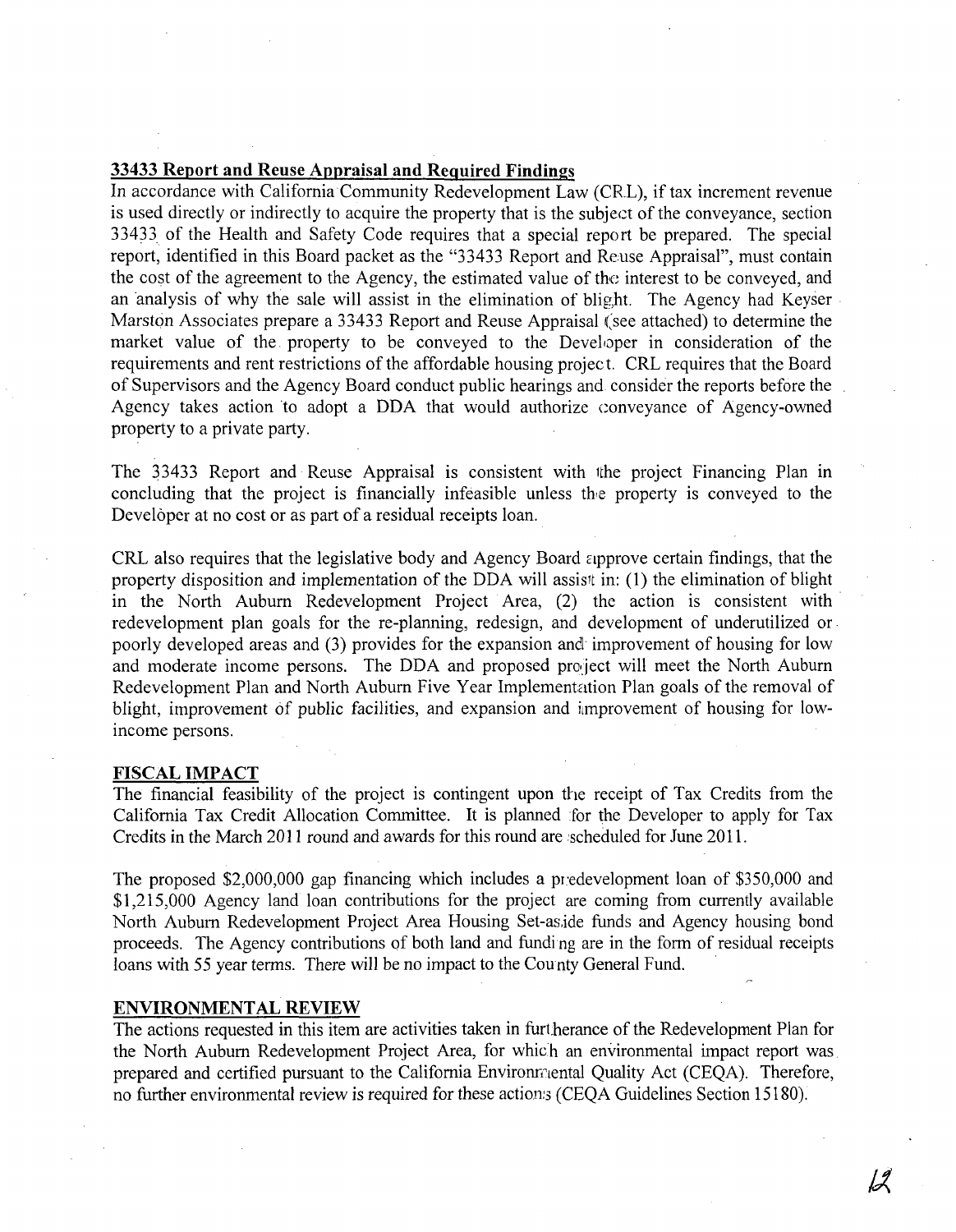In addition, the development project has undergone all environmental review required by the County and in compliance with CEQA. An addendum to the subsequent mitigated negative declaration was prepared for this development proposal by the County pursuant to CEQA and was certified as document PMUP 20100029 on May 13,2010, Specific findings and mitigation measures shall be implemented with the project as described in the Notice of Determination filed with the State on August 14,2010.

Attachments: Resolution

Project Site Map Project Financing Sources and Uses Table Disposition, Development, and Loan Agreement 33433 Report and Reuse Appraisal

> Project Site Map; Project Financing Sources and Uses Table; Disposition, Development, and Loan Agreement; and 33433 Report and Reuse Appraisal for Review only at the Clerk of the Board

> > **/3**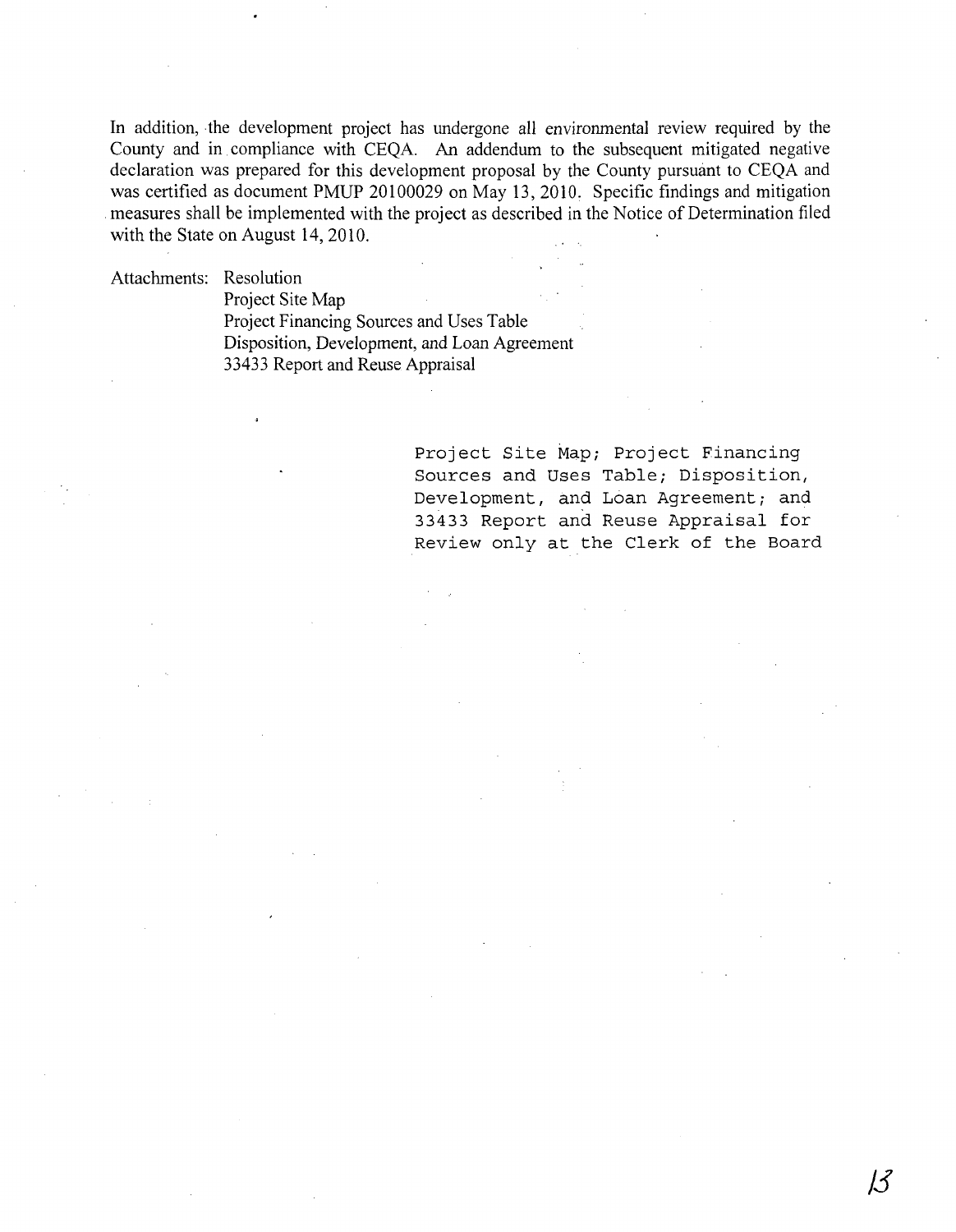# Exhibit Project Site Map

 $\frac{1}{2}$ 

 $)4$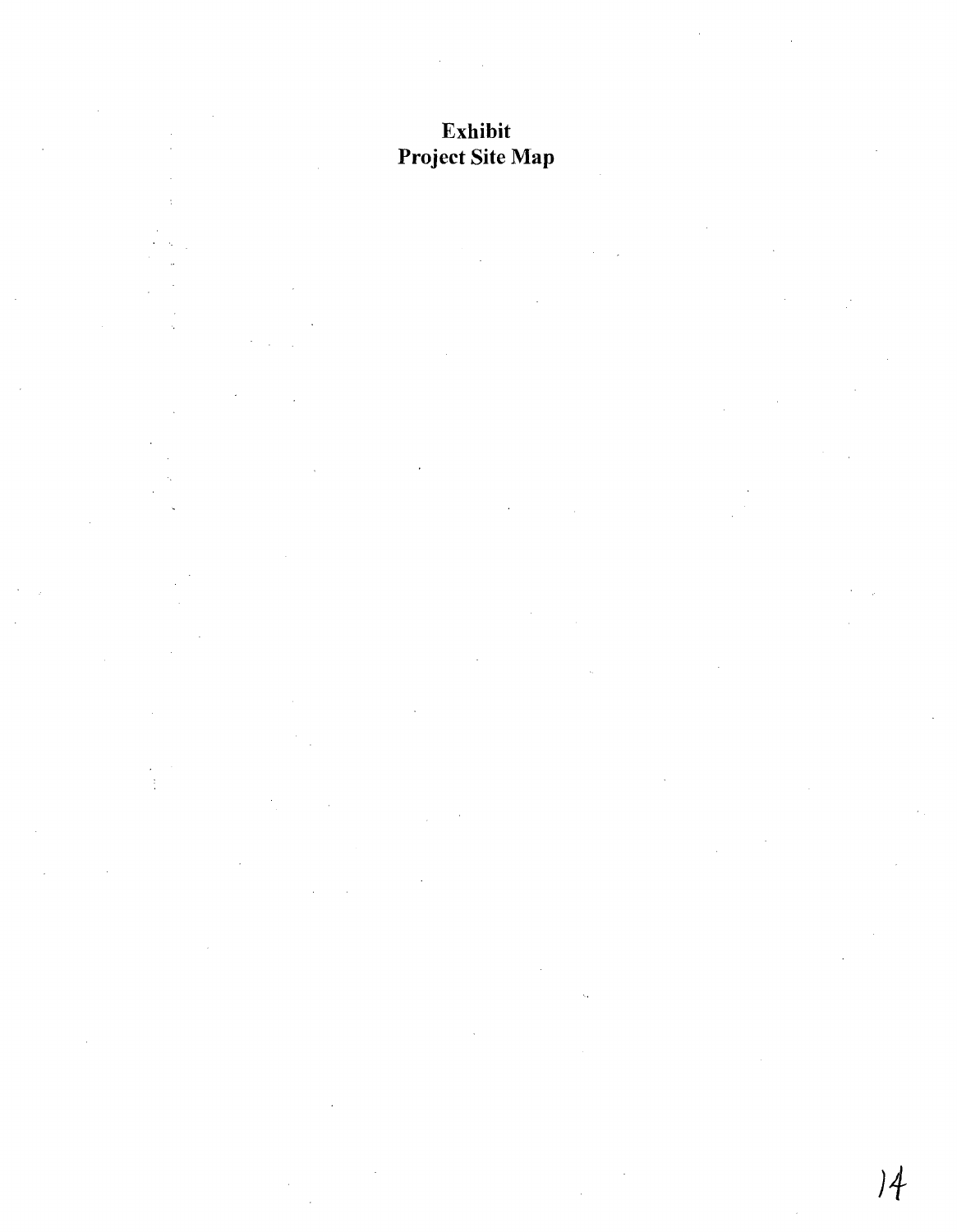# **Exhibit Financing Plan -** Sources **and** Uses

 $15$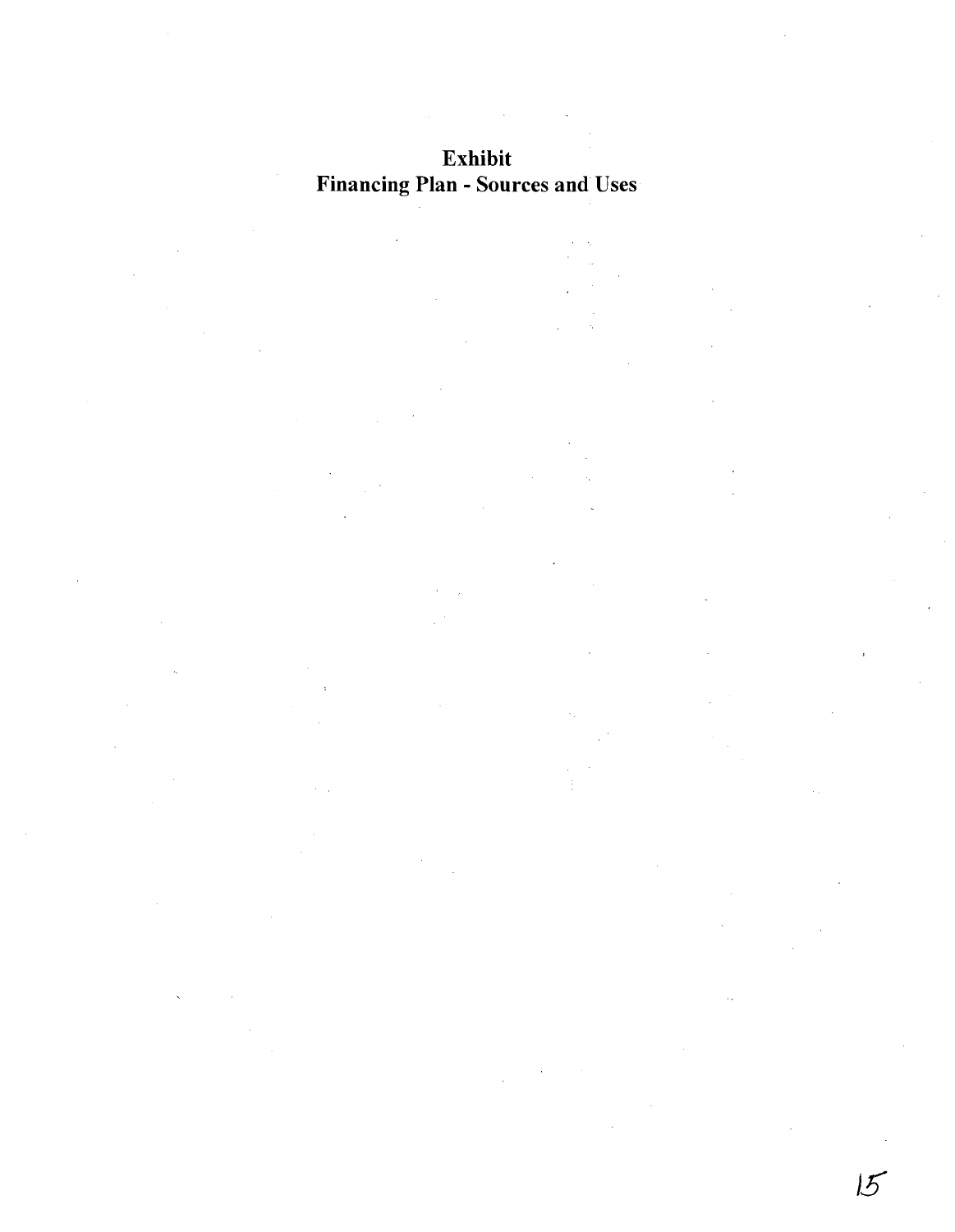Exhibit Disposition, Development, and Loan Agreement

 $\int \int \varphi$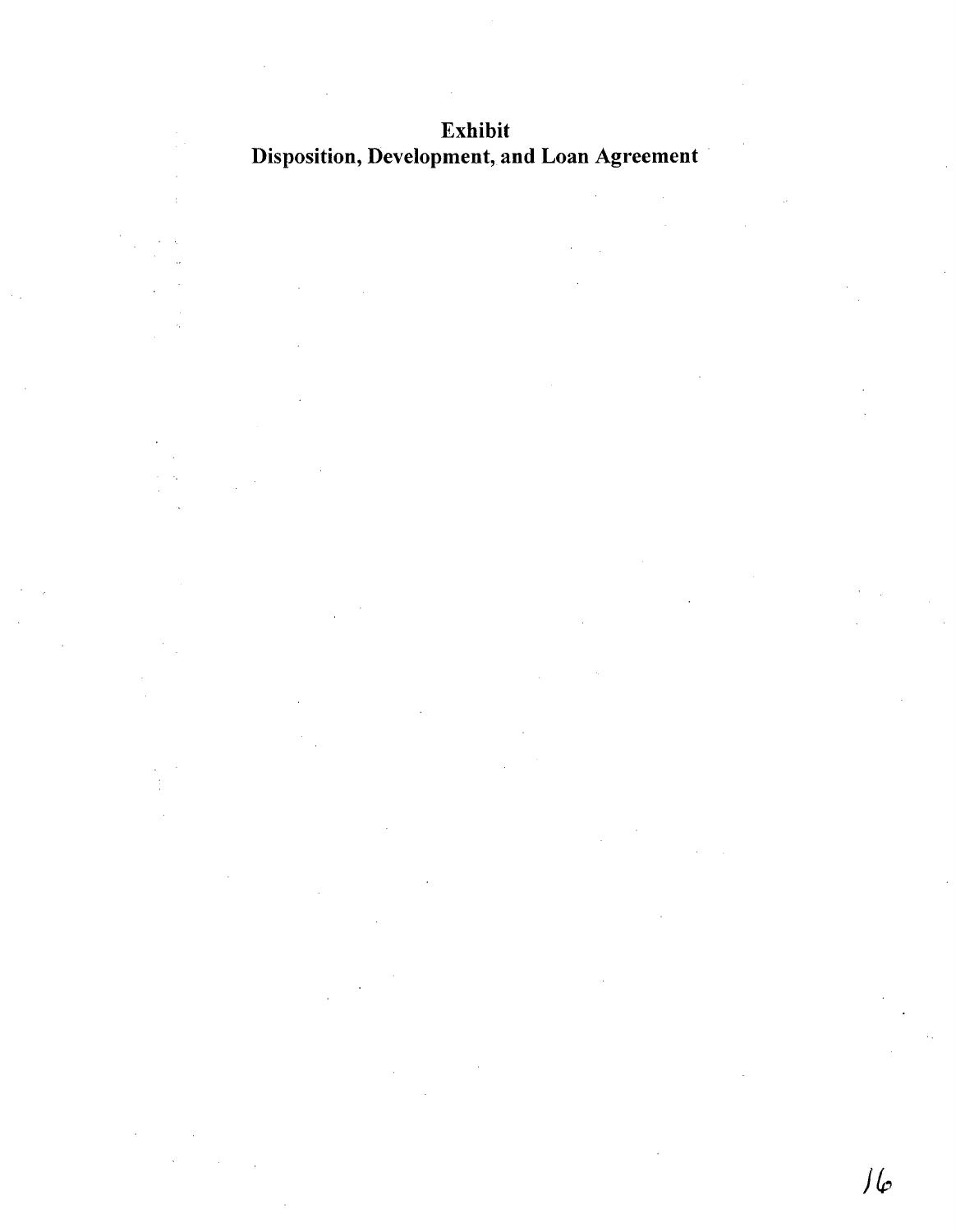# Exhibit 33433 Report and Reuse Appraisal

)1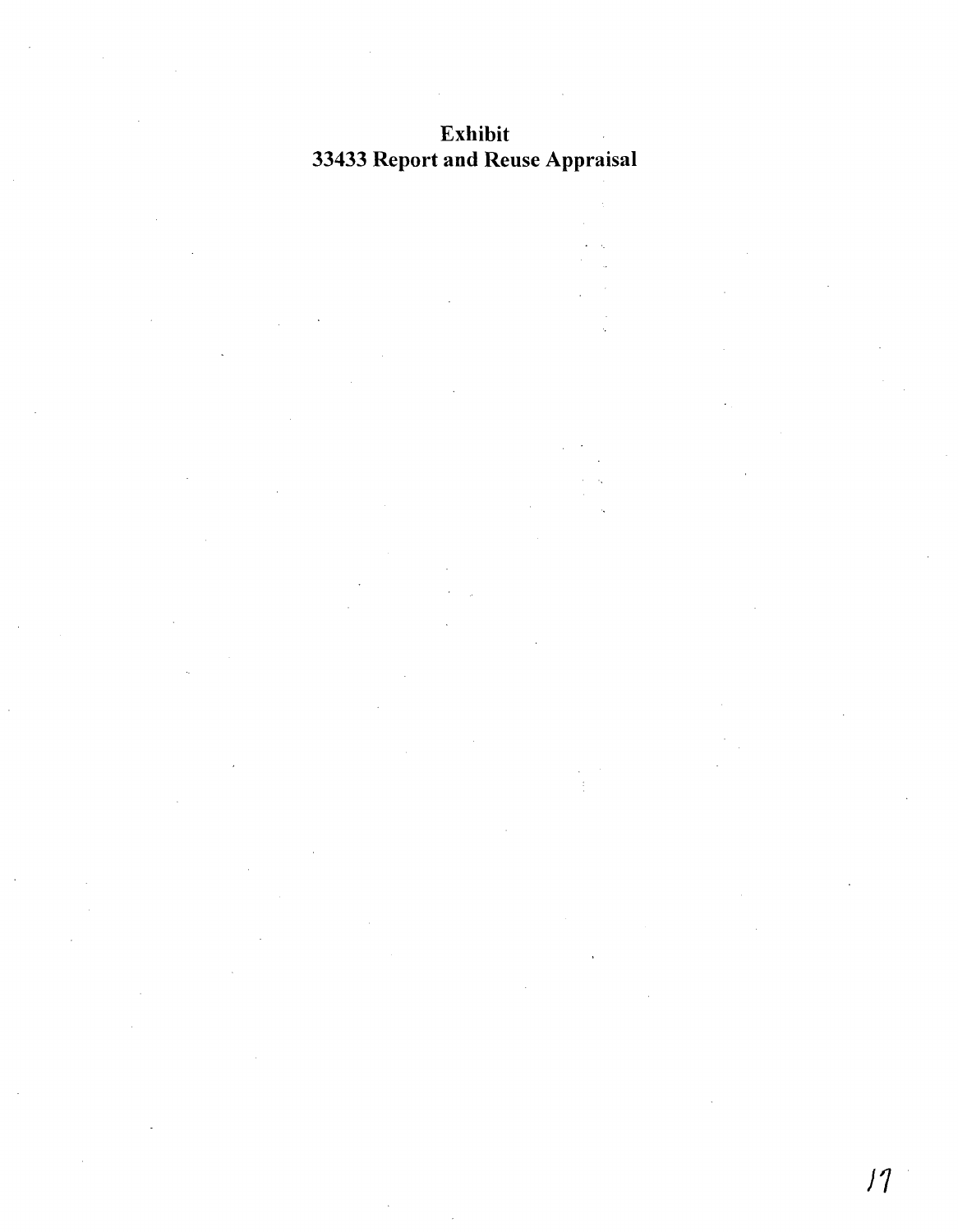# **Before the Placer County Redevelopment Agency Board of Directors**  .. **County of Placer, State of California**

#### **In** the matter of:

Approving a Reuse Report required by California Health and Safety Code Section 33433; authorizing the execution of a Disposition, Development, and Loan Agreement for the sale of real property to Quartz Ridge Family Apartments, L.P.; adopting findings in connection with such sale; approving financing for the Quartz Ridge Family Apartments Project; and authorizing the execution of all necessary documents in connection with these approvals by the Redevelopment Director or designee

Resol. No: ............................... .

Ord. No: .................................. .

First Reading: .................... .

The following Resolution was duly passed by the Redevelopment Agency Board

of the County of Placer at a regular meeting held.  $\blacksquare$ 

by the following vote on roll call:

Ayes:

Noes:

·Absent:

Signed and approved by me after its passage.

Attest: Chair, Agency Board

Clerk of said Board

WHEREAS, the Placer County Redevelopment Agency (Agency) is a redevelopment agency formed, existing, and exercising its powers pursuant to California Community Redevelopment Law, Health and Safety Code (HSC) Section 33000 *et seq.;* 

WHEREAS, by Ordinance No. 4832-B, adopted on June 24, 1997, the Placer County Board of Supervisors (Board of Supervisors) established the North Auburn Redevelopment Project Area (Project Area) and adopted the Redevelopment Plan for the Project Area (as subsequently amended, the Redevelopment Plan);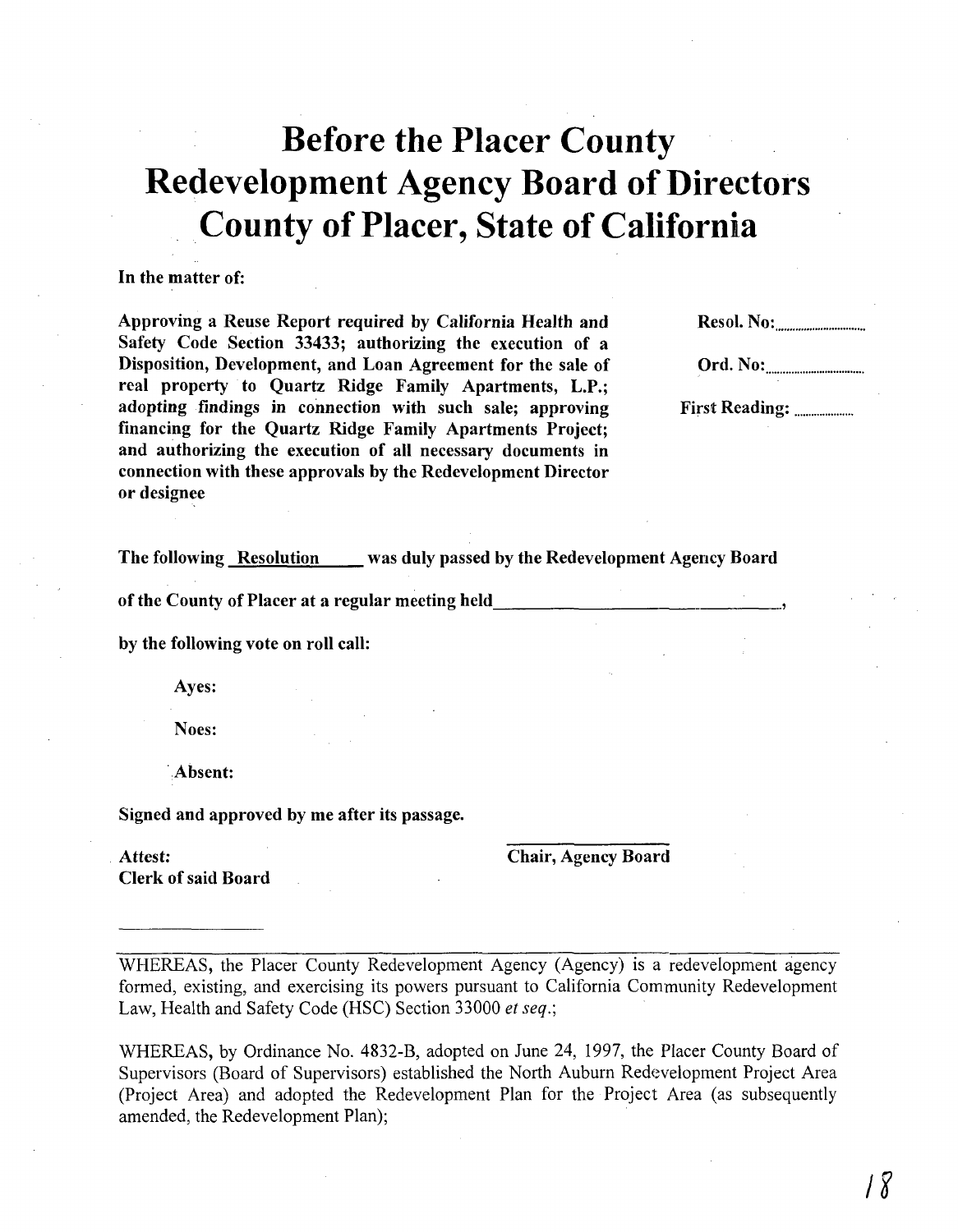WHEREAS, pursuant to an Exclusive Negotiating Rights Agreement by and between the Agency and USA Properties Fund, Inc., a California corporation, dated November 17,2009, and subsequently amended, Agency staff has negotiated the terms and conditions under which Quartz Ridge Family Apartments, L.P., a California limited partnership (Developer), would acquire the following real property from the Agency: 360 Silver Bend Way, (the Property) APN: 054-171- 031, 054-171-032, 054-171-035, 054-171-036, 054-171-037, and 054-171-038 for development of the Quartz Ridge Housing Project, a 64-unit, multi-family housing development in which at least 31 residential units will be affordable to low- and very low-income households, together with one (1) manager's unit, common laundry facilities, recreational space, 132 parking spaces, and approximately 2,600 square feet of common area tenant services space (Housing Project);

WHEREAS, the Housing Project, the Property, and the terms and conditions for development and financing of the Housing Project are more particularly described in the Disposition, Development, and Loan Agreement (DDA), copies of which have been provided to the Agency Board and the Board of Supervisors;

WHEREAS, the actions requested in this item are activities taken in furtherance of the Redevelopment Plan for the Project Area, for which an environmental impact report was prepared and certified pursuant to the California Environmental Quality Act (CEQA) and, therefore, no further environmental review is required for these actions (CEQA Guidelines Section 15180);

WHEREAS, with respect to the Housing Project, the County of Placer has adopted an addendum to the previously adopted mitigated negative declaration in compliance with CEQA;

WHEREAS, HSC Sections 33430 and 33431 provide that a redevelopment agency may sell property without public bidding provided the agency holds a public hearing following publication of notice;

WHEREAS, HSC Section 33433 provides that prior to a redevelopment agency's sale of property acquired with tax increment funds (i) the agency must prepare and make available to the public a report (Reuse Report) describing the terms of the sale and development of the property, (ii) the legislative body must hold a public hearing following notice, and (iii) the legislative body must approve the conveyance by a resolution adopting specified findings;

WHEREAS, the Agency has caused a reuse report, entitled the "33433 Report and Reuse Appraisal" to be prepared;

WHEREAS, the Agency has caused notice to be published and have conducted public hearings in accordance with all legal requirements;

WHEREAS, the 33433 Report and Reuse Appraisal contains all necessary elements to comply with California Community Redevelopment Law (CRL) Section 33433; and

WHEREAS, the Developer and Agency· have negotiated an Affordable Housing Regulatory Agreement (Regulatory Agreement) which restricts residential rents in the Housing Project at affordable levels for a period of 55 years.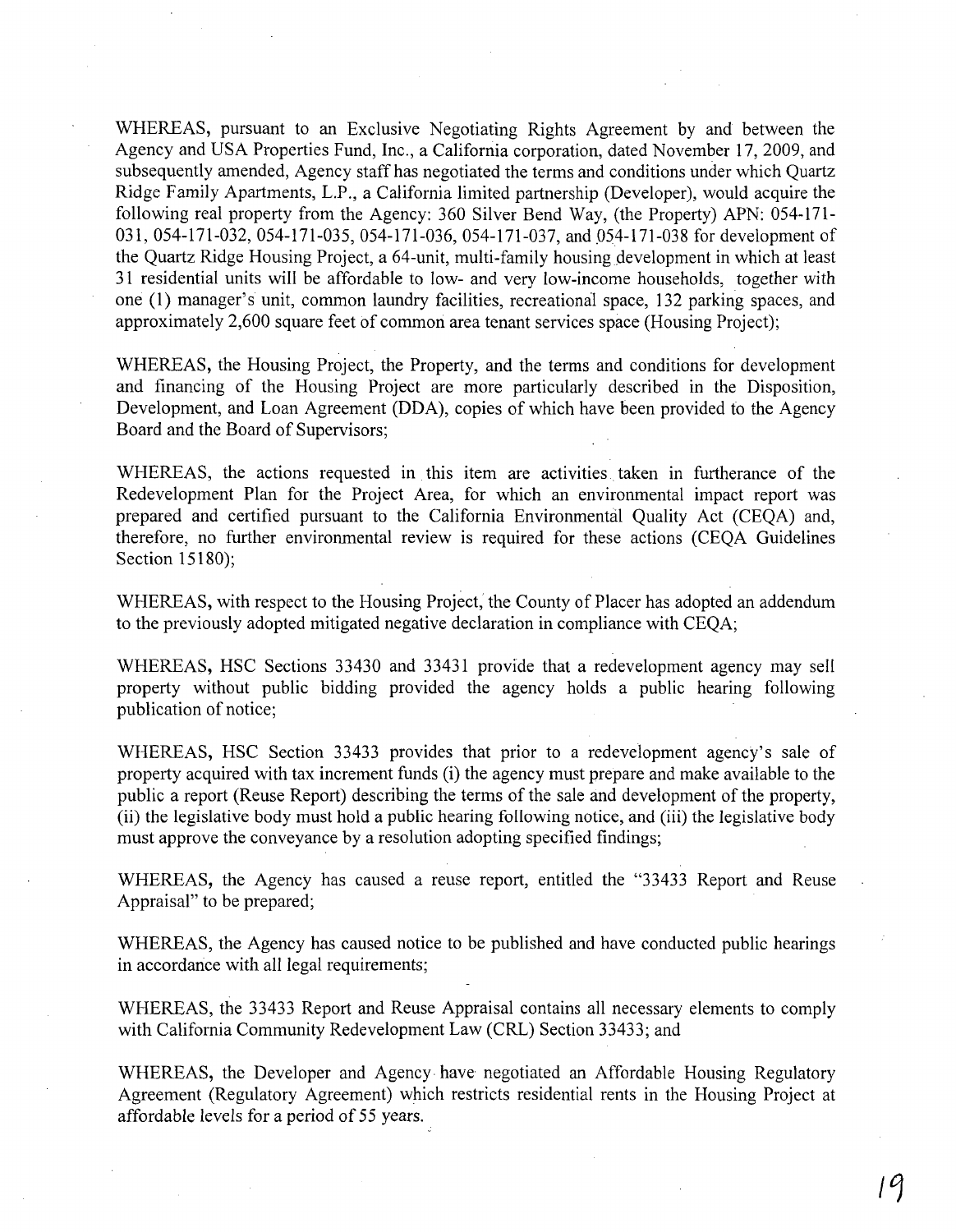#### NOW, THEREFORE, BE IT RESOLVED, that the Agency,

- 1. Finds that the sale and development of the Property in accordance with the DDA will assist in the elimination of blight in the Project Area, will facilitate the development of housing for low- and very low-income households, will further the goals of the Redevelopment Plan, and will be consistent with the implementation plan adopted in connection therewith.
- 2. Finds that the consideration to be paid for the purchase of the Property is not less than the fair reuse value of the Property at the use and with the covenants and conditions imposed by the DDA and the Regulatory Agreement.
- 3. Finds that the 33433 Report and Reuse Appraisal contains all necessary elements to comply with CRL 33433 and more specifically finds that:
	- a. The sale price for the Property will be the fair reuse value;
	- b. The proposed Agency financing for the Project includes (i) seller financing in the form of a residual receipts, deferred payment loan in the amount of the current appraised value of  $$1,215,000$ , and (ii) a pre-development/construction/permanent loan in the maximum amount of \$2,000,000 for a total loan of \$3,215,000 (Development Loan);
- 4. Based on the above findings, the Agency Board:
	- a. Approves the 33433 Report and Reuse Appraisal;
	- b. Approves the sale of the Property to the Developer and· provision of the Land Loan and Development Loan pursuant to the terms and conditions set forth in the DDA;
	- c. Approves the DDA and the Regulatory Agreement, authorizes the Agency Director or his designee to execute and deliver the DDA and the Regulatory Agreement substantially in the forms on file with the Agency Secretary, and authorizes the recordation of a Memorandum of the DDA in the Official Records of Placer County;
	- d. Authorizes the Agency Director or designee to execute and deliver such other instruments and to take such other actions as necessary to carry out the intent of this Resolution; and
	- e. Authorizes the expenditure of \$2,000,000 of North Auburn Redevelopment Project Area tax increment housing set-aside funds for the Quartz Ridge Housing Project.

Zt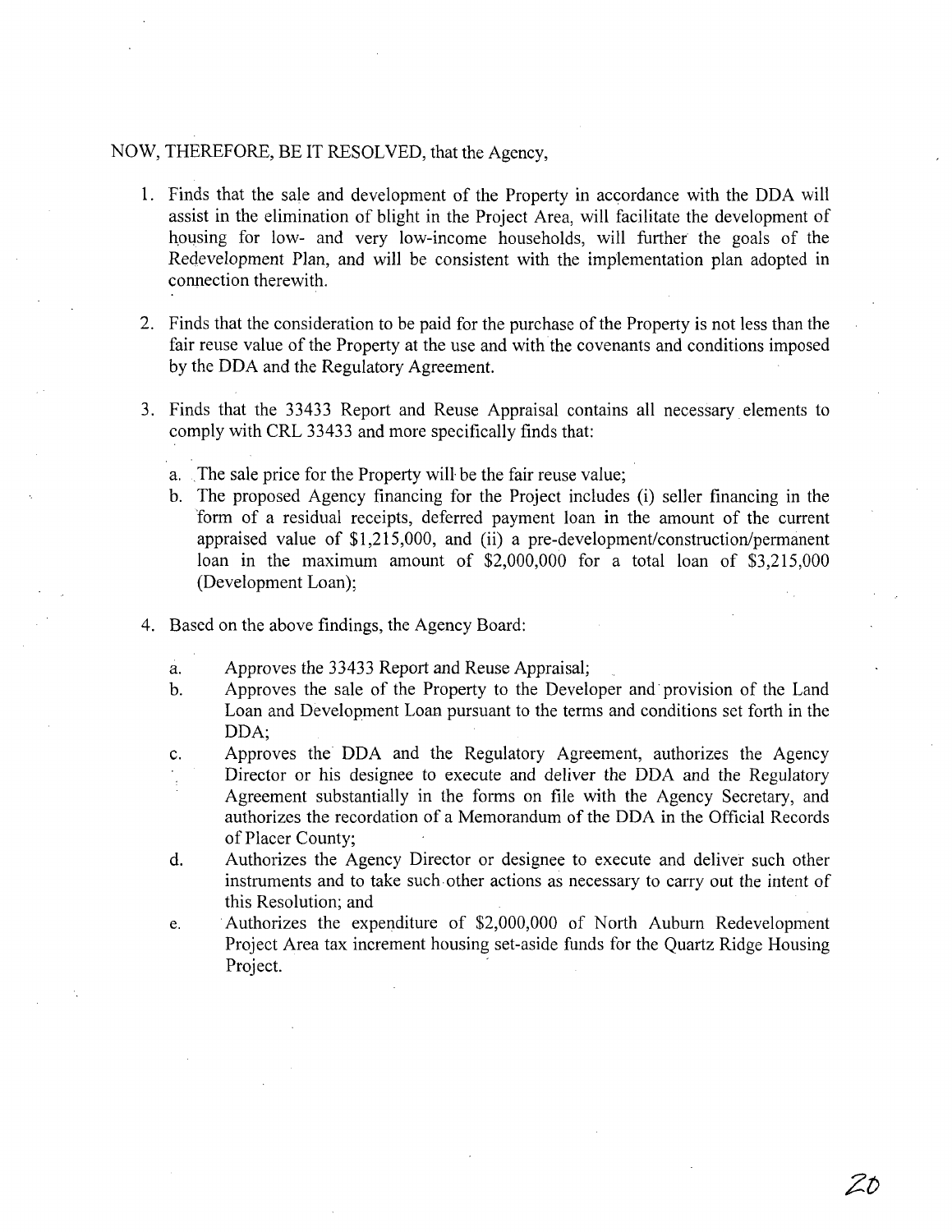

Thomas M. Miller, Director

Jim LoBue, Deputy Director jlobue@placer.ca.gov

3091 County Center Dr., Suite 260 Auburn, California 95603 TELEPHONE: 530-745-3150 FAX: 530-745-3152 www.placer.ca.gov

| TO:             | Honorable Members of the Redevelopment Agency Board              |
|-----------------|------------------------------------------------------------------|
| <b>FROM:</b>    | Thomas M. Miller, Director<br>James LoBue, Deputy Director 10000 |
|                 |                                                                  |
| DATE:           | February 18, 2011                                                |
| <b>SUBJECT:</b> | Information on the Quartz Ridge Family Apartments Project        |

At the February 22, 2011 meeting your Board will consider a proposed Disposition, Development and Loan Agreement with Quartz Ridge Family Apartments, L.P. and related actions for a proposed housing development project at 360 Silver Bend Way in Bowman. Since acquiring the property in 2008, the Agency has worked diligently with the developer, County Environmental Health and all other involved agencies to clean up the site and prepare for a high quality new housing development. Included in the work has been extensive study and analysis of the site to determine whether it contains any contamination and is suitable for new development. A series of tests and studies were performed and reviewed by County Environmental Health prior to action being taken by the Planning Commission and your Board to approve entitlements for the project.

Since that time, and in compliance with recommendations by Environmental Health, additional soil tests have been conducted and a report prepared by technical consultants Krazan and Associates, Inc. Environmental Health has reviewed the report and this morning our office received the attached review letter from Environmental Health. The letter gives an assessment and recommendations for future action that are consistent with the information and recommendations provided at the time of the project approval. Of note is a statement from the letter: "Based on the results of the limited soil sampling, Krazan concludes that there does not appear to be significant threat to human health within the native orchard area and background soils. PCEH concurs with this conclusion."

It is known that the site contains a significant amount of fill material. The Agency and developer plan to continue to coordinate closely with Environmental Health to test fill material before it is exported and disposed of in appropriate disposal facilities, test and confirm the safety of import material before it is deposited and compacted on site, and confirm the overall safety of the site before building construction begins. The Krazan technical report is available for public review at the office of the Redevelopment Agency at 3091 County Center Drive, Auburn.

Attachment: Environmental Health Letter dated February 17, 2011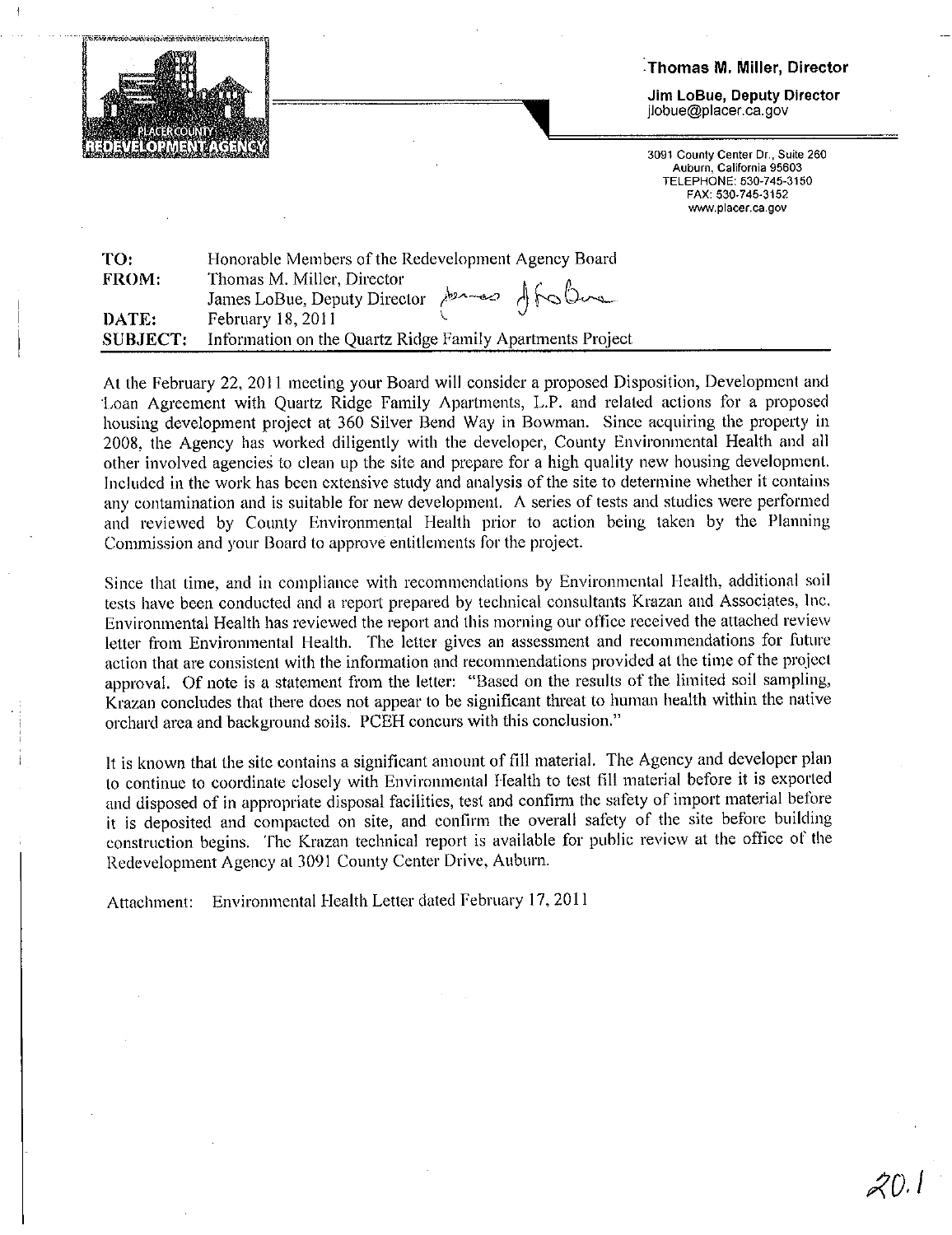



Richard J. Burton, M.D., M.P.H. Health Officer and Director

Jill Pahl, R.E.H.S. Director, Environmental Health

February 17, 2011

USA Properties Fund, Inc. Attn. Ms. Royce Sanders 2440 Professional Drive, Suite 100 Roseville, CA 95661

RE: Quartz Ridge (Formerly Miners Ridge), 360 Silver Bend Way, Assessor Parcel Numbers (APNs) 054-171-031, 032, 035, 036, 037 and 038, Auburn, CA.

Dear Ms. Sanders:

Perspective, Hope, and Opportunity

in<br>Si

Placer County Environmental Health (PCEH) has reviewed the Limited Soil Assessment, dated January 11, 2011. prepared by Krazan & Associates, Inc. (Krazan), for the proposed Quartz Ridge Multi-Family project (formerly Miners Ridge) located at 320 Silver Bend Way in Auburn, California (the Site). The Site consists of six undeveloped parcels that form a 6.18 acre area. The Site is currently undeveloped and was formerly used as an orchard and a private residence. A significant amount of undocumented fill is located in the central portion of the Site. In response to a PCEH memorandum dated April 10, 2010 and meeting held on April 23, 2010. Krazan prepared the Workplan for Limited Soil Assessment (Work Plan), dated May 13, 2010. The Work Plan was conditionally approved by PCEH in a May 26, 2010 letter. Krazan provided the Draft Limited Soil Assessment dated September 1, 2010. PCEH responded to the Draft Limited Soil Assessment in a letter dated October 27, 2010. Krazan submitted the Response to PCEH Comments dated December 9, 2010, Following review of the Response to PCEH Comments, PCEH requested that the comments be incorporated into the soil assessment report and that a final report be submitted to PCEH for review and comment.

As summarized above, PCEH requested the development of a soil sampling plan to address potential chemical impacts for the two areas of the Site, the imported fill area and the area where the "native" orchard surface exists. The Limited Soil Assessment presents the results of soil analytical data collected from 29 soil borings performed at the Site. Soil sampling at the Site was focused on two areas, the import fill material and the native orchard surface. Results of each will be discussed below.

Import Fill Material:

- Initial information provided by Krazan indicated the volume of import fill material at approximately 7,500 cubic yards. However, in a letter dated December 27, 2010, Krazan reported that the estimated volume of existing import fill is 36,000 cubic yards. The import fill material is reported to contain concrete and asphalt.
- Total petroleum hydrocarbons as gasoline, volatile organic compounds and semi-volatile compounds were not reported above their respective laboratory reporting limits for any of the samples collected from the import fill material.
- Total petroleum hydrocarbons as diesel (TPHd) was initially reported for several samples collected from within the import fill material. Upon further review of the laboratory data, the data was revised to differentiate between TPHd and total petroleum hydrocarbons as motor oil (TPHmo). Based on this revision, all of the samples collected from the import fill material were below the residential San Francisco Bay Regional Water Quality Control Board Environmental Screening Level (ESL) for TPH (middle distillates). However, five of the samples contained TPHmo results greater that the ESL for TPH (residual fuels). It is likely that the reported TPHmo results are due to the presence of asphalt debris within the import fill material.
- DDE, a derivative of DDT, was reported for three of the soil samples collected from the import fill  $\bullet$ material. However, each of these results was below the residential California Human Health Screening Level (CHHSL) for DDE.

Community Development and Resource Agency Building, 3091 County Center Drive, Suite 180, Auburn, CA 95603 ^0 530.745-2300 · www.placer.ca.gov · fax 530.745-2370